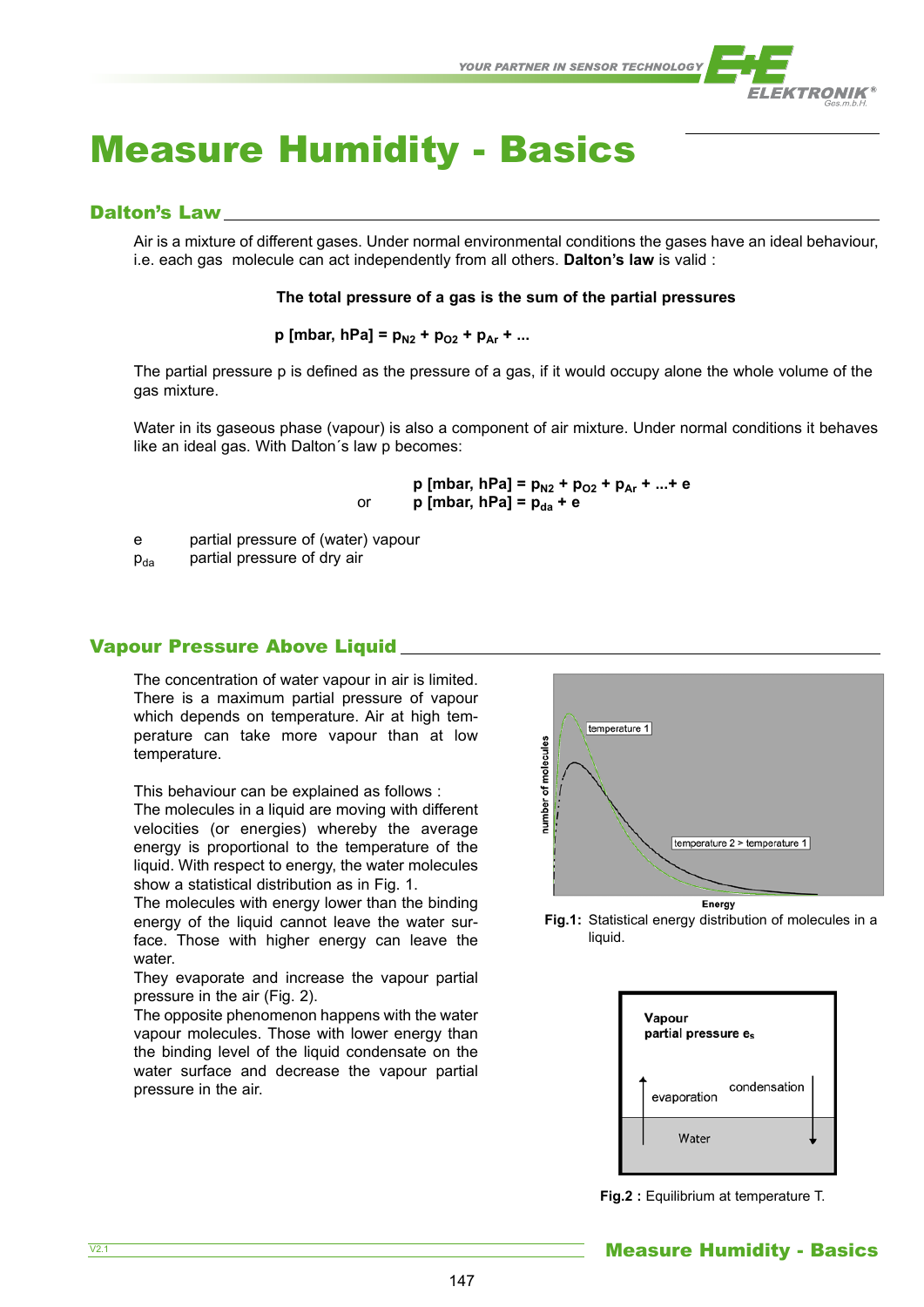

In a closed volume partly filled with water at temperature T (Fig.2) there is an equilibrium between evaporation and condensation. If there is a lack of water molecules in the moist region, more evaporation will occur and the vapour concentration will increase. In the opposite case more molecules will condense than evaporate and the vapour concentration will decrease.

The balance between evaporation and condensation leads to a vapour partial pressure (respectively concentration) which only depends on temperature.

A temperature rise will increase the energy of water molecules (Fig.1) and the balance will be shifted to higher vapour concentration.

For equilibrium at temperature T the vapour concentration (or water partial pressure e or number of water molecules per  $m<sup>3</sup>$ ) is the maximum concentration which can exist at this temperature and cannot be exceeded. A higher concentration would lead to condensation again and after a short time the old balance would be reached.

This vapour concentration is called saturated concentration or in terms of partial pressure

#### **saturation vapour pressure above water ews**

at temperature T.

The saturation pressure above water  $e_{ws}$  has an exponential dependence on T and is given in Tab.1.

# Vapour Pressure Above Ice

Below 0.01°C (32.018°F) (triple point of water) water can exist in a liquid phase as well as in a solid phase (ice) whereby the liquid phase is not stable. For temperatures lower than 0.01°C (32.018°F), in addition to vapour pressure above water there is also a vapour pressure above ice. (Tab 2.)

| $T$ [°C/°F] | $e_{ws}$ [mbar] | T [°C/°F]   | $e_{ws}$ [mbar] |
|-------------|-----------------|-------------|-----------------|
| 100/212     | 1014.19         | 0/32        | 6.112           |
| 90/194      | 701.82          | $-10/14$    | 2.8652          |
| 80/176      | 474.16          | $-20/-4$    | 1.2559          |
| 70/158      | 312.02          | $-30/-22$   | 0.5103          |
| 60/140      | 199.48          | $-40/-40$   | 0.1903          |
| 50/122      | 123.53          | $-50/-58$   | 0.0644          |
| 40/104      | 73.853          | $-60/-140$  | 0.0195          |
| 30/86       | 42.470          | $-70/-94$   | 5.187E-03       |
| 20/68       | 23.392          | $-80/-112$  | 1.190E-03       |
| 10/50       | 12.281          | $-90/-130$  | 2.298E-04       |
| 0.01/32.018 | 6.117           | $-100/-148$ | 3.622E-05       |
|             |                 |             |                 |

**Tab.1:** Saturation vapour pressure values e<sub>ws</sub> above water. **Tab.1: Tab.2:** Saturation vapour

pressure values  $e_{is}$  above ice.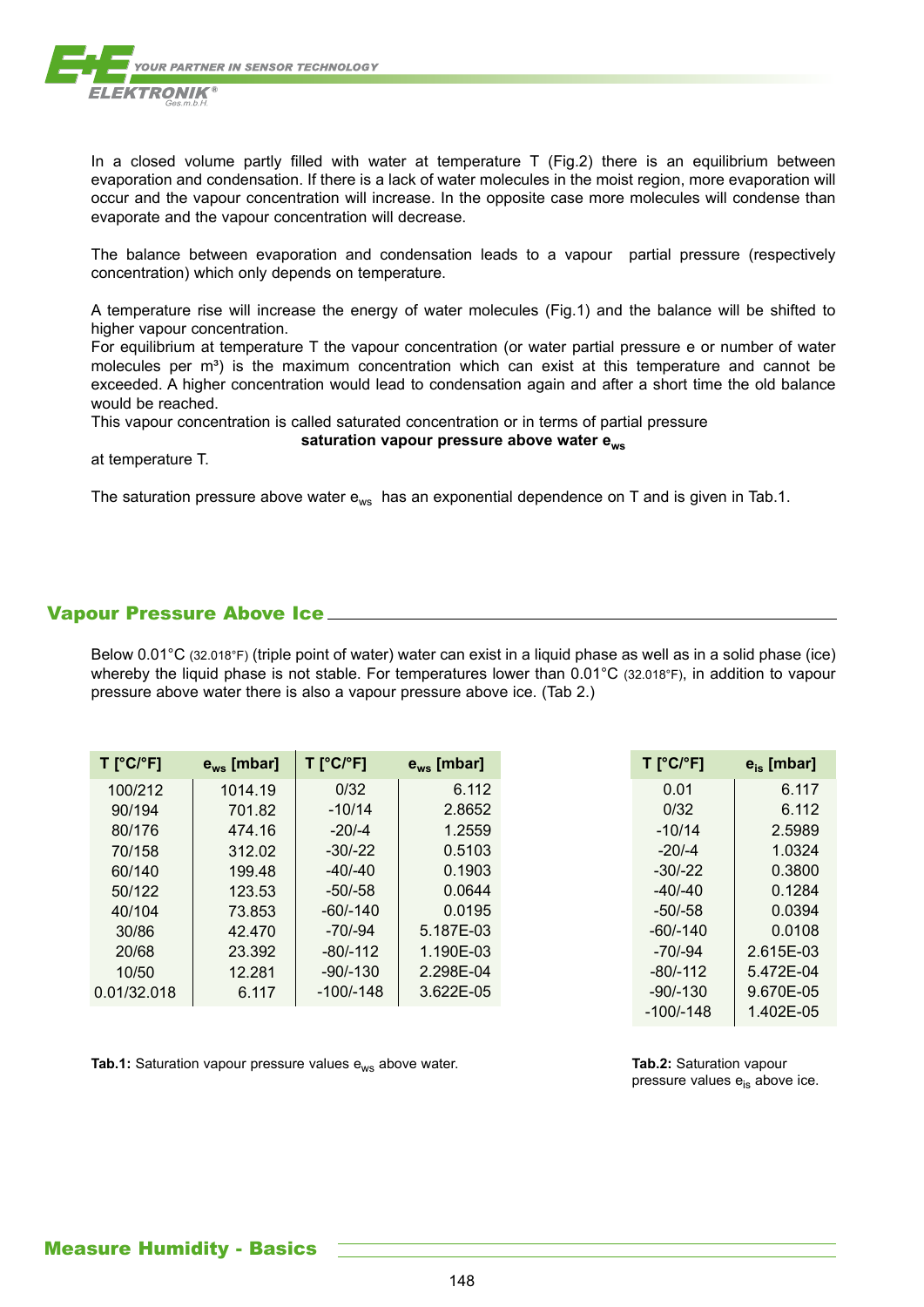

Consequently there are two saturation curves below 0.01°C (32.018°F) which are given in Fig.3 in a logarithmic scale. From -100°C to 100°C (-48°F to 212°F) the saturation vapour pressure is changing over 8 orders of magnitude.



temperature [degC]

**Fig.3 :** Vapour saturation curves above ice and water. Below the triple point (0.01°C/32.018°F) the curve splits into two graphs.

# Real Gas Correction

Up to now we have regarded water vapour as an ideal gas, i.e. water molecules act independently from each other in the air mixture.

In reality there is a small interaction between molecules which leads to a small increase of saturation vapour in air. This is described by an enhancement factor f(p,T).

For normal pressure the enhancement factor is near one and can be neglected. In this case, water vapour can be seen as an ideal gas.

# Humidity Functions

## **Relative Humidity RH [%RH]**

Tab.1 and Tab.2 give the values for saturation vapour pressure as a function of temperature. These values are maximum values and cannot be exceeded. Usually the partial vapour pressure is lower.

Relative humidity RH is defined as the ratio between the actual partial vapour pressure e and the saturation vapour pressure above water **ews**:

**RH = (e / ews)\*100 [%RH]**

Absolute Humidity (vapour density) dv [q/m<sup>3</sup> / qr/f<sup>3</sup>]

|                                   | is the mass of water in 1 m <sup>3</sup> moist air. |                                         |
|-----------------------------------|-----------------------------------------------------|-----------------------------------------|
| $dv = mv / v$ [g/m <sup>3</sup> ] |                                                     | mv mass of water vapour<br>v air volume |

## **Dew Point Td [°C / °F]**

When cooling air with **non saturated vapour pressure e** the partial pressure will stay constant for a while. Simultaneously the relative humidity will increase due to decreasing saturation vapour pressure:

**RH = (e / e<sub>ws</sub>)\*100 e**<sub>ws</sub> = e<sub>ws</sub>(T) [%] T decreasing ===> e<sub>ws</sub> decreasing ===> RH increasing

At 100% RH the partial pressure of vapour **e** in the air equals the saturation vapour pressure above water **ews(T)**:

 $e = e_{ws}(T)$ 

If the temperature decreases further, condensation will start.

**The dew point Temperature Td is the temperature where condensation begins.**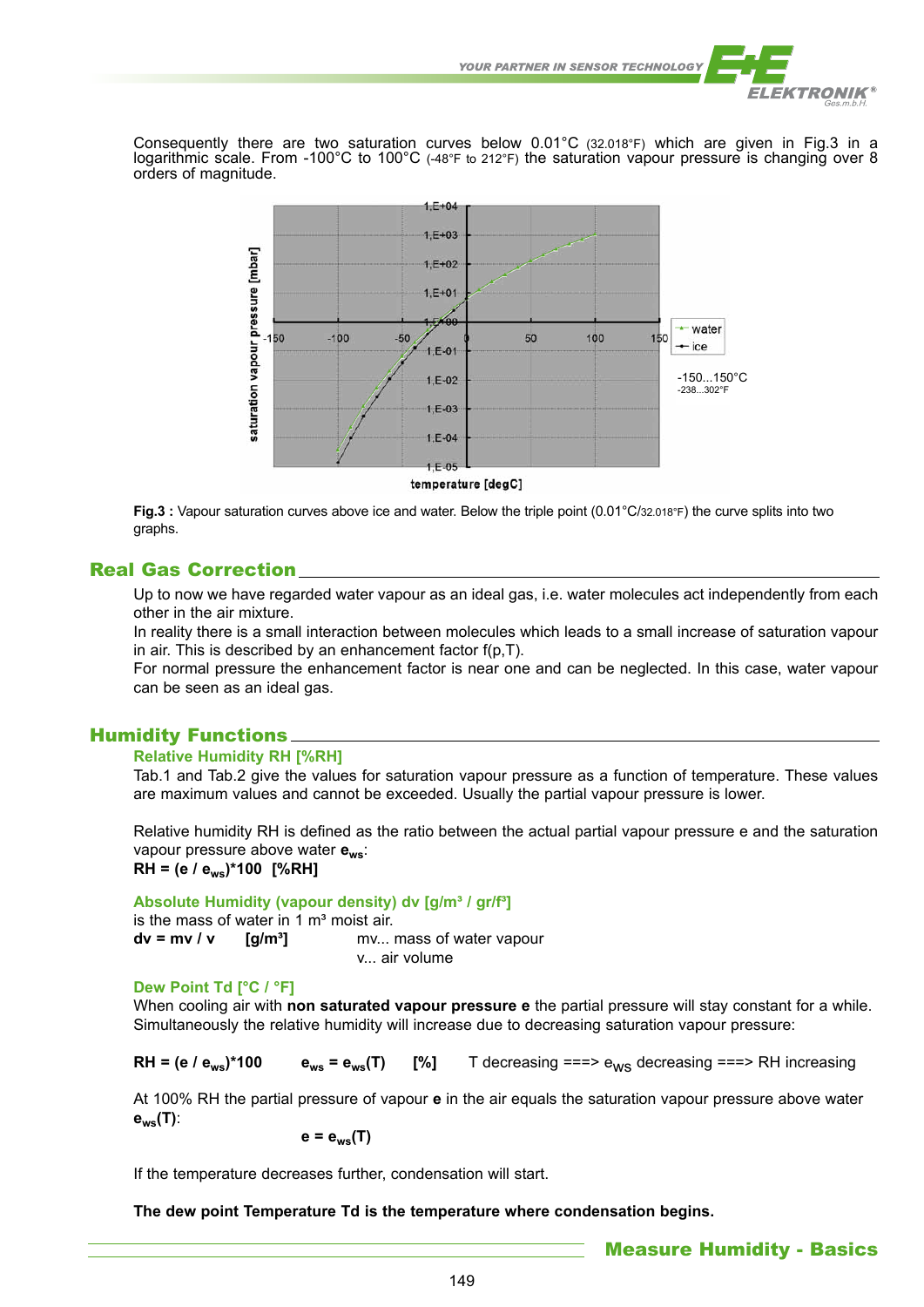

## **Mixing Ratio r [g/kg / gr/lb]**

r is the mass of water to evaporate and mix with 1 kg dry air to perform a certain relative humidity or partial vapour pressure **e**.

## **Specific Enthalpy h [kJ/kg / lbf/lb]**

The enthalpy of 1 kg moist air with relative humidity **RH** and corresponding mixing ratio **r** at temperature **T** is the total energy you need

- to warm up dry air from 0°C/°F to T
- to evaporate the water (latent heat of water)
- to warm up the vapour from 0°C/°F up to T

The specific enthalpy is a relative quantity, i.e. only variations are of interest, not the absolute value. The variation of enthalpy is the measure of energy required to transform the moist air from one equilibrium state to another.

## **example 1 :**

To warm up air from 20°C to 25°C (68°F to 77°F) and humidify the air from 40% RH to 60% RH 20.2 kJ/kg would be needed.

|         | $T$ [°C] | <b>RH [%RH]</b> | h [kJ/kg] |
|---------|----------|-----------------|-----------|
| state 1 | 20       | 40              | 34.6      |
| state 2 | 25       | 60              | 54.8      |
|         |          | difference      | 20.2      |

## **example 2 :**

Warming up from 20 to 25°C (68°F to 77°F) at constant relative humidity 40% requires only 10.3 kJ/kg.

|         | $T$ [°C] | <b>RH [%RH]</b> | h [kJ/kg] |
|---------|----------|-----------------|-----------|
| state 1 | 20       | 40              | 34.6      |
| state 2 | 25       | 40              | 44.9      |
|         |          | difference      | 10.3      |

#### **example 3 :**

Warming up from 20 to 25<sup>°</sup>C (68<sup>°</sup>F to 77<sup>°</sup>F) at constant partial vapour pressure (i.e. **e** = const, **r** = const, **Td** = const), the relative humidity decreases from 40% to 29.5% RH. This requires only 5.1 kJ/kg energy.

|         | $T$ [°C] | <b>RH [%RH]</b> | h [kJ/kg] |
|---------|----------|-----------------|-----------|
| state 1 | 20       | 40              | 34.6      |
| state 2 | 25       | 29.5            | 39.7      |
|         |          | difference      | 5.1       |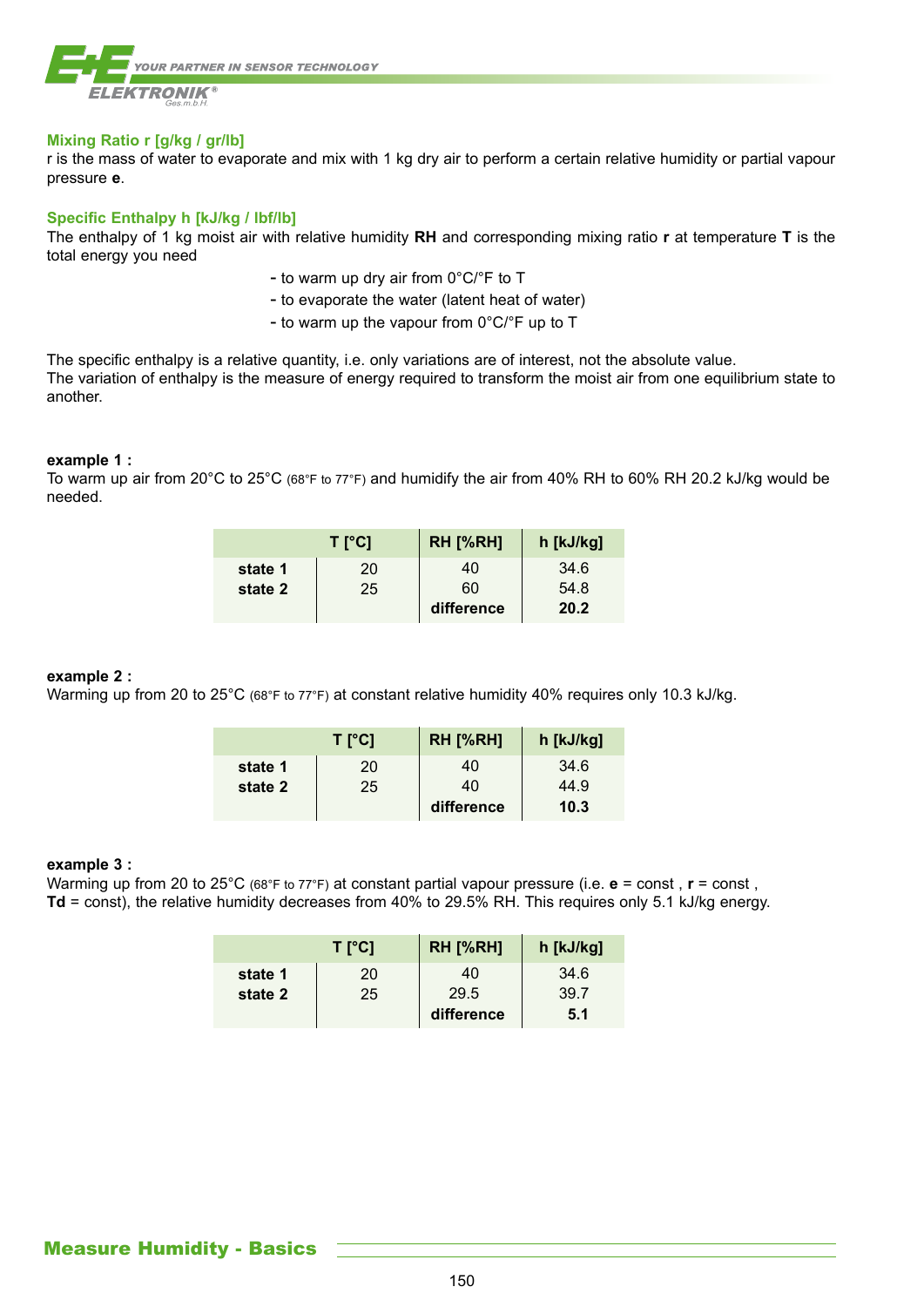

# Mollier Diagram



The Mollier diagram is a very useful instrument to solve HVAC-problems graphically. It includes all humidity functions in one chart.

**Fig. 4a :** Mollier diagram: curves of constant relative humidity . The region below 100% (fog region) is not valid because condensation occurs.



**Fig. 4b :** Curves of constant enthalpy are added to Fig.4a . Also example 1 is included.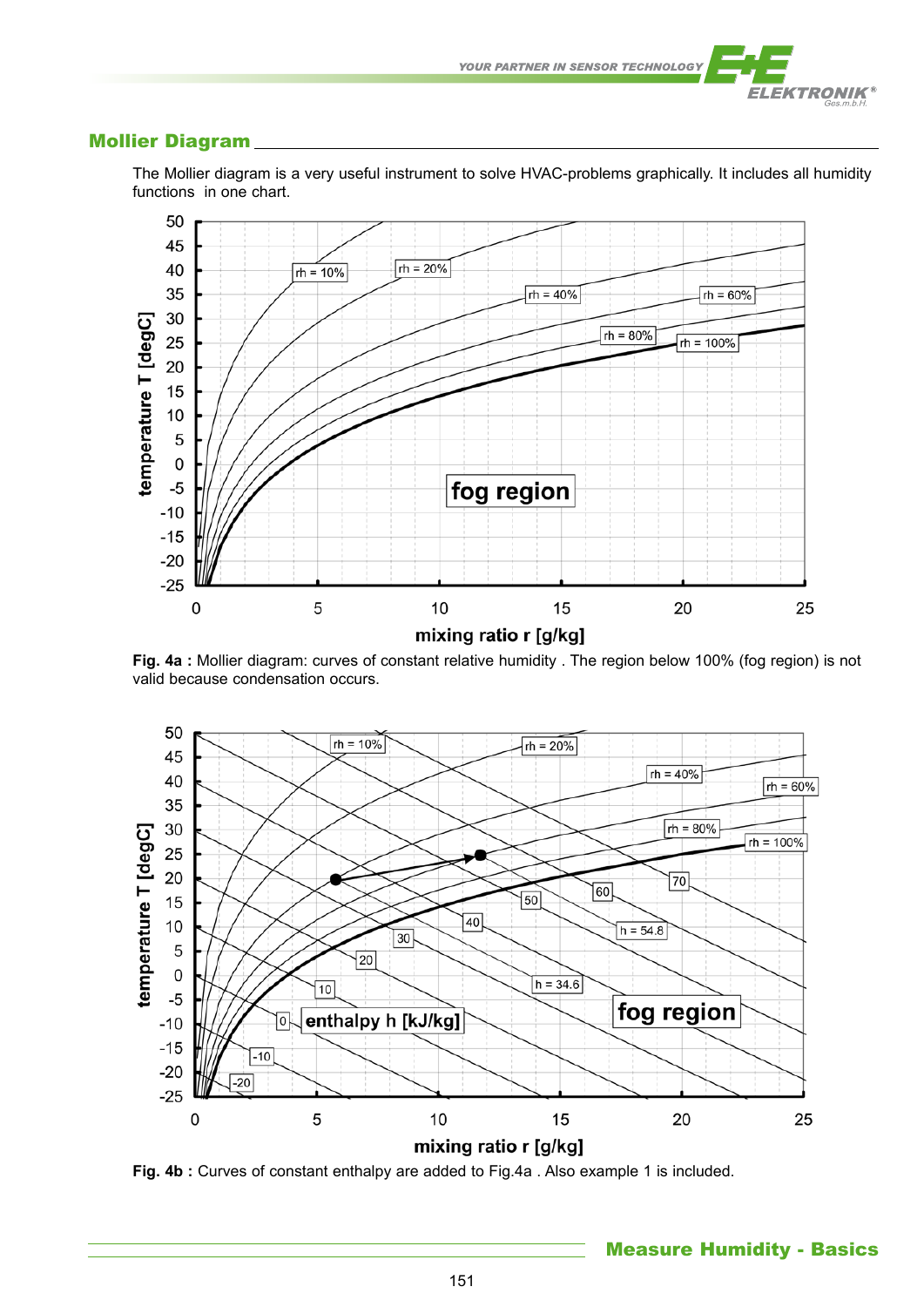

Accuracies of Calculated Variables